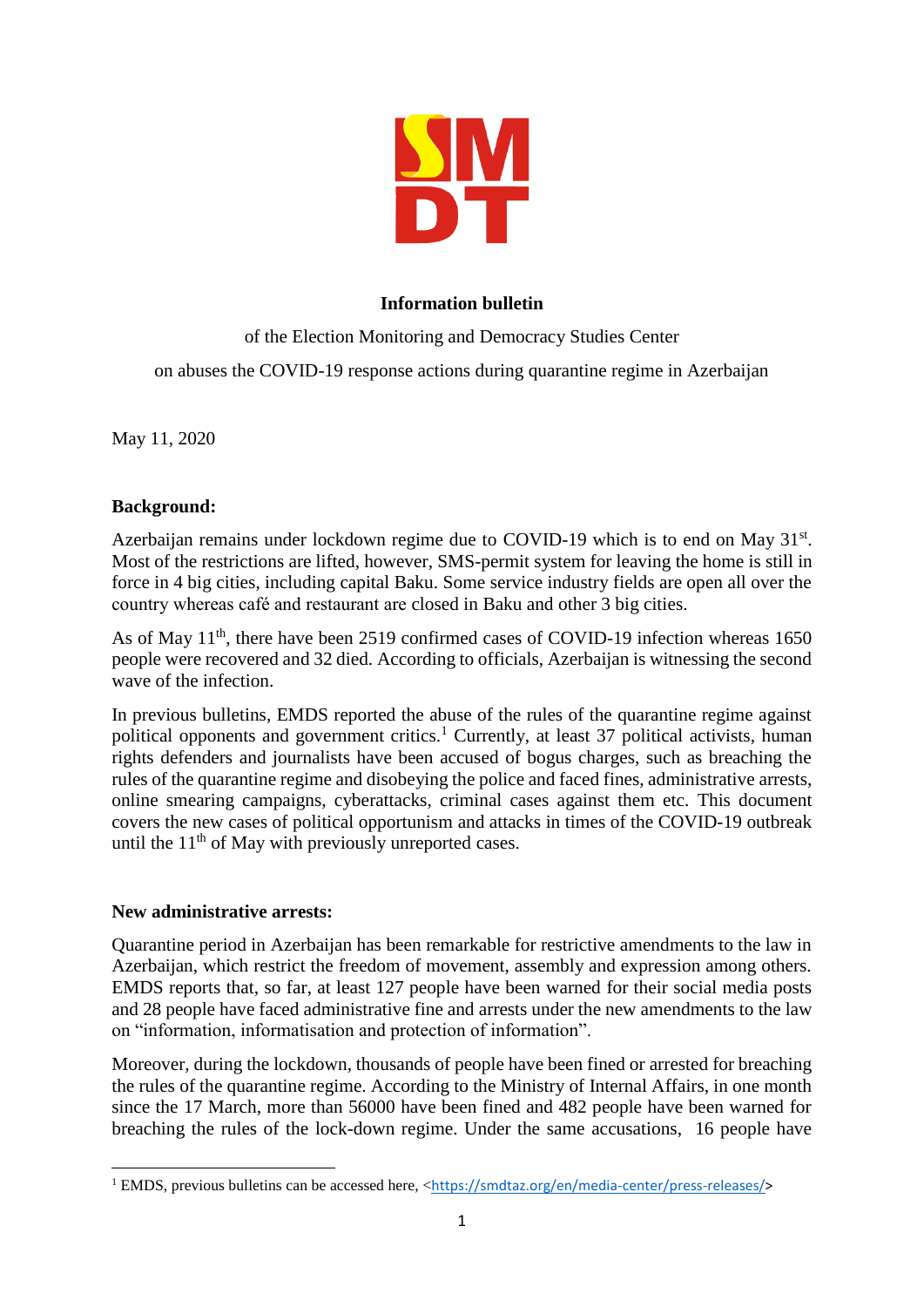faced pre-trial detentions and 252 were administratively detained.2 Additionally, the Main Traffic Police Department has fined 50174 traffic participants have been subject to administrative responsibility for breaching the rules of the quarantine regime, since the first installation of the lockdown regime.<sup>3</sup>

EMDS also reports the cases where the rules of the lock-down regime have been abused against opposition activists with political motivation. During the reported period the following people faced the same treatment:

- On 28<sup>th</sup> April, Irada Nariman and Saadat Jahangir, members of the Popular Front Party of Azerbaijan (PFPA hereinafter), were detained in front of the building where the party leader resides, by plain cloth police officers and brought to the police station. They were both fined 100 AZN for breaching the rules of the quarantine regime despite the SMS permit of the Irada Nariman and journalist card of Saadat Jahangir which should have exempted her from the permit-dependent regime.
- On 28 April, another PFPA member Elshan Babayev was arrested and sentenced to 30 days of administrative arrest for violating the rules of the quarantine regime, according to the PFPA
- PFPA members Elxan Aliyev and Ali Imamhanli have been detained on 9 May and sentenced 30 days of administrative arrest for breaching the rules of the quarantine regime and disobeying the legal command of the police.

## **Political pressures and arrests:**

The isolation of the PFPA leader Ali Karimli remains in place since the 13 of April. The internet and mobile connections of Ali Karimli and his family members were cut off minutes after the announcement of his participation in a live interview with US-based journalist Sevinc Osmangizi. Since then, Ali Karimli can only sporadically access the internet and mobile connection and is planning to sue the telecommunication company he is using the services of.

Moreover, on April 20, Ali Karimli received SMS messages stating the password for the registration of the Whatsapp and Telegram accounts in an attempt to hack the accounts of the party leader. While Ali Karimli has not requested for the codes, this method is familiar to the activists in Azerbaijan where the codes in the SMS messages are intercepted by the authorities which leads to the hack of the personal social media accounts of politically active people.

The attacks on the Karimli includes the pressure to the visitors of him and party members as well.

- On April 20, journalist Teymur Karimli was detained by plain cloth police officers after he interviewed the Ali Karimli in his home. He was detained in the outskirts of the city by plain cloth people, his notebook and camera were confiscated and the memory card of the camera containing the interview was broken by them. The journalist is planning to sue.
- On April 22, another PFPA member Arif Babayev was arrested and accused of disseminating the forbidden materials on the information sources and faced 30 days of administrative detention. According to his brother, Arif has faced torture and was

**<sup>.</sup>** <sup>2</sup> Ministry of Internal Affairs, 'press release on the number of people violating the quarantine rules', in Azerbaijani language only, [<https://mia.gov.az/?/az/news/view/1449/>](https://mia.gov.az/?/az/news/view/1449/)

<sup>3</sup> Main Traffic Police Department under the Ministry of Internal Affairs, 'Information about the works done by STP officers during the special quarantine regime', [<https://dyp.gov.az/?/az/news/view/758/>](https://dyp.gov.az/?/az/news/view/758/)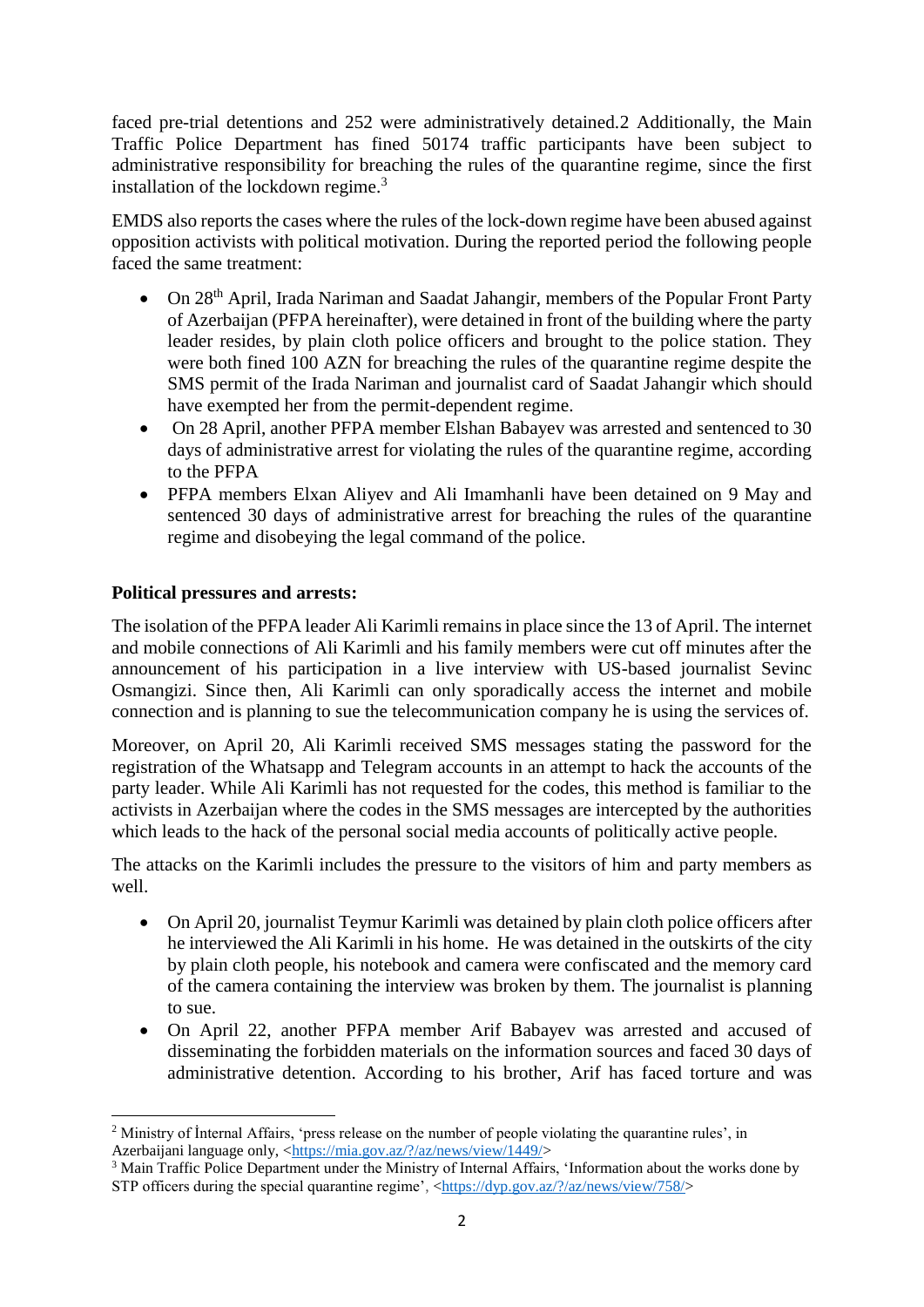beaten both in the police station for expressing his support for the Ali Karimli on his Facebook account and in the special detention centre where he was forced to be filmed in a video where he is expressing his sorrow for disseminating political calls.

- On April 28, Niyamaddin Ahmadov, member of the PFPA and bodyguard of the Ali Karimli, was taken to an unknown place from the detention center and was subjected to torture for 12 hours. He was forced to confess receiving money from Ali Karimli and other sources. Niyamaddin was arrested on April 16 and his case is considered as politically motivated one. The National Council of Democratic Forces issued a statement condemning the abusing the COVID-19 measures against political rivals and ongoing practice of torturing the detainees for a coerced confession
- On 1<sup>st</sup> of May, Saadat Jahangir was taken to the Department for Investigation of Grave Crimes. She was denied lawyer, questioned until 9 pm and was released afterwards. However, her notebook, phone and money were confiscated and not returned. According to her she was questioned as a witness and was asked questions about the financial help to the families of the political prisoners. Saadat Jahangir was previously detained on her way to the home of the Ali Karimli on his birthday.
- Elvin Mammadov, the member of PFPA, could not be heard of since the May 2<sup>nd</sup> and finally called his family members on  $4<sup>th</sup>$  May to tell them that he is sentenced to 30 days of administrative arrest. He has been followed since he dedicated a poem to the birthday of PFPA leader Ali Karimli on 28 April.

The journalists and civil society activists issued a joint statement where they condemned the isolation of the PFPA leader Ali Karimli and called the government to cease the attacks.

Moreover, the political attacks on the independent voices during the COVID-19 outbreak included the following cases as well:

- Avaz Ahmadov, member of the PFPA was arrested on 22th of April and accused of petty hooliganism and faced 20 days of administrative arrest.
- On April 25, Shamsi Kasamanli, another PFPA member was arrested and sentenced to 15 days of administrative arrest. He informed his family members of his arrest and told that the detention is related to his social media posts. The accusation could not be confirmed yet.
- Agil Humbatov, member of PFPA, who was detained on 2 April and forcibly put into Psychiatric Hospital №1 with the decision of the Baku Court of Appeal was denied to meet with his lawyer Nemat Karimli on April 11. According to her wife, the hospital prolonged his stay until the end of May. According to his lawyer, he is unable to lodge a complaint to the Supreme Court since the latest in closed during the lock-down regime. Humbatov deems the arrest due to his criticism of government policy and the president on his social media account.
- On May 4<sup>th</sup>, the Baku Appeal Court upheld the decision of the lower court and dismissed the complaint of Tofig Yagublu who arrested on 22nd March on the accusation of hooliganism. International human rights organizations, human rights lawyers from Azerbaijan and European Council officials condemned the Yagublu's arrest and deemed it as politically motivated one and called for his release. According to the daughter of Yagublu, Tofig is denied the medical tools brought for him in the detention center.
- Himat Aghayev, the member of the Muslim Solidarity Movement, arrested on 11 April, has faced torture in the police station. According to his letter to the family members, he was asked questions about the source of the money for the coronavirus help he was doing for the wort-off families and was forced to give the password of his phone.